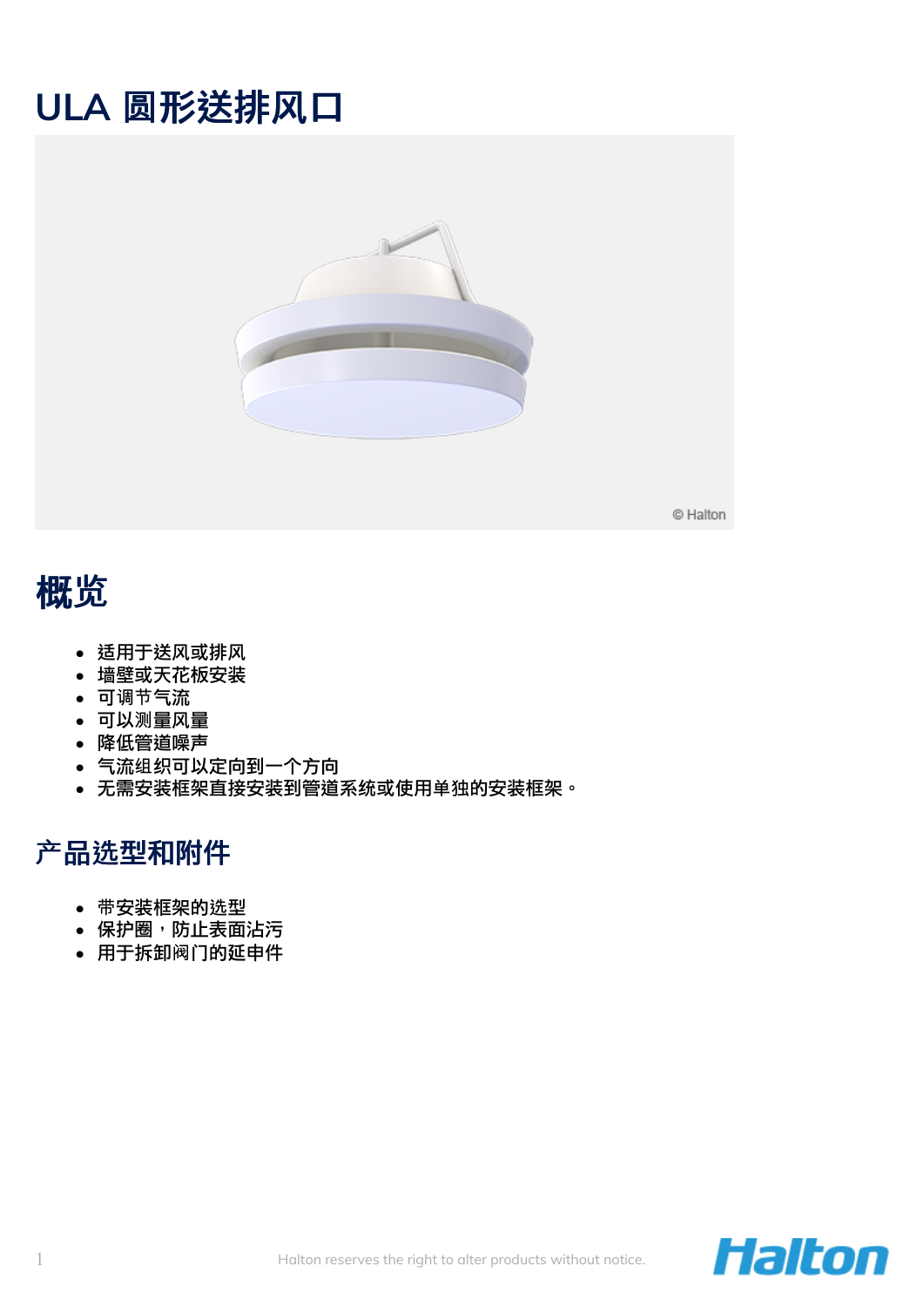# **Quick selection**



### ULA, radial jet



**Fig.2.** Halton ULA, exhaust



**Fig.1.** Halton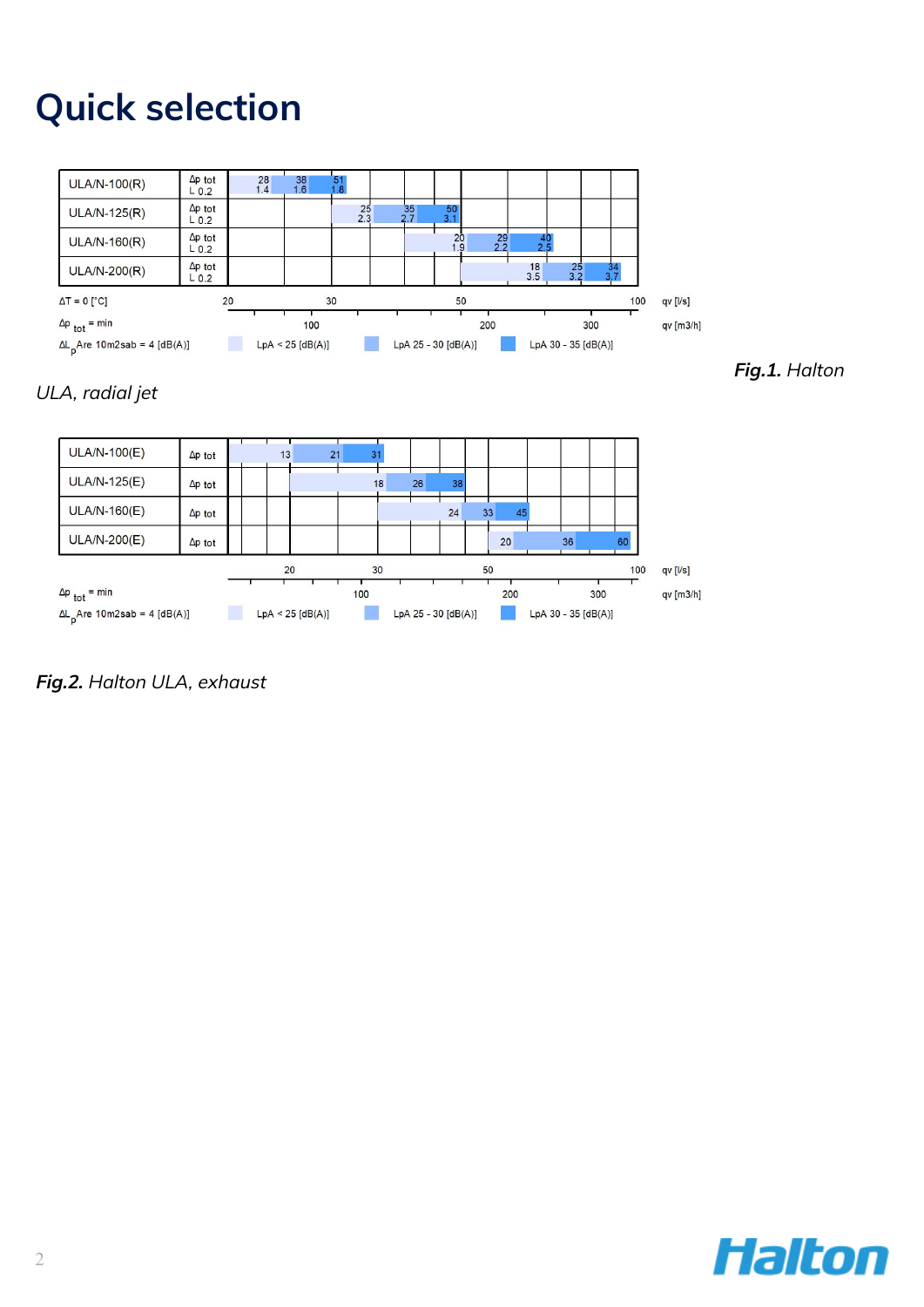# **Dimensions and weight**





| <b>NS</b> | ØW  | ØW1 |
|-----------|-----|-----|
| 100       | 140 | 133 |
| 125       | 165 | 155 |
| 160       | 200 | 189 |
| 200       | 251 | 240 |

## **Weight**

| <b>NS</b> | kg  |
|-----------|-----|
| 100       | 0.4 |
| 125       | 0.5 |
| 160       | 0.6 |
| 200       | 0.9 |

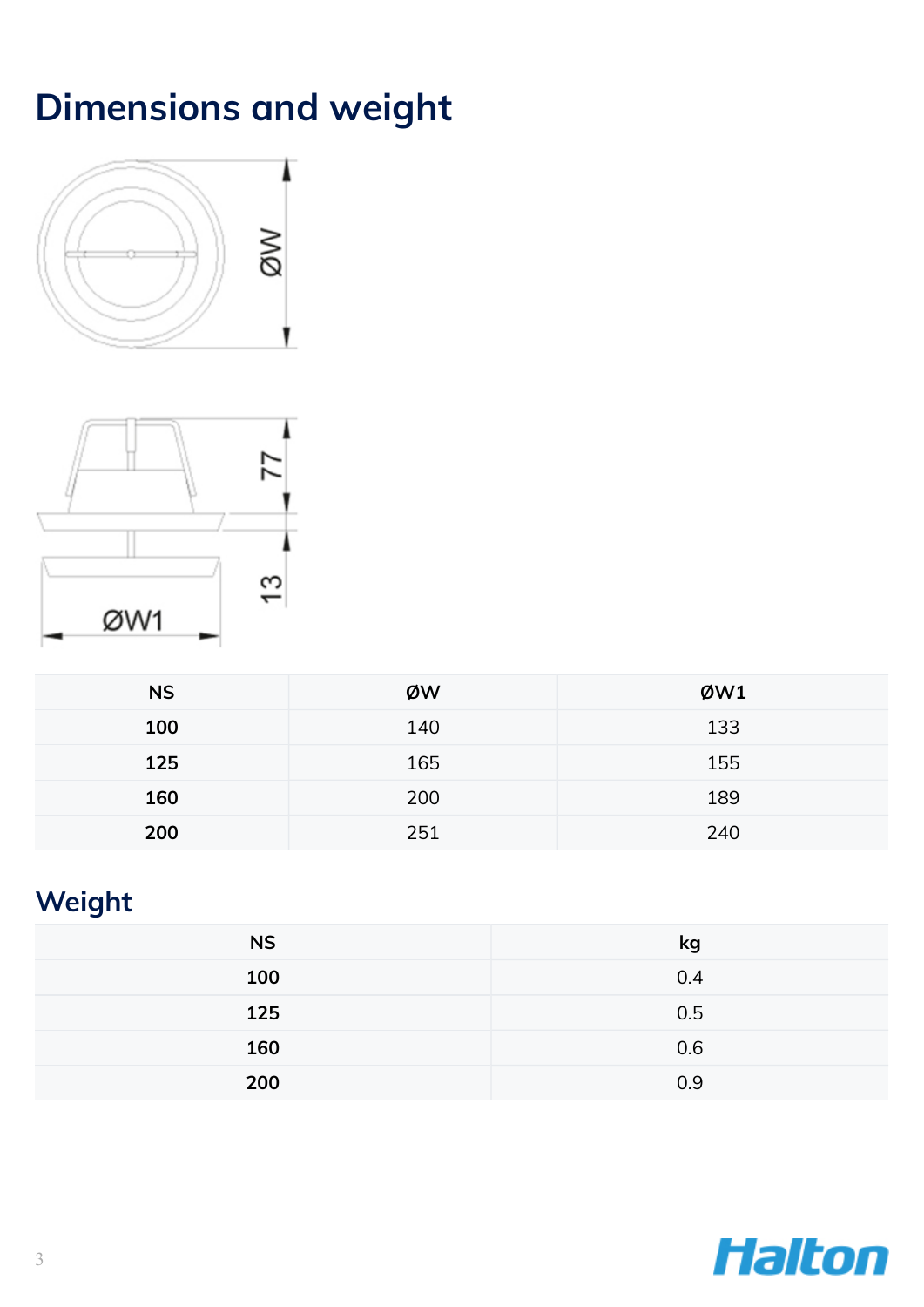# **Material**

| Part              | <b>Material</b>                    | <b>Note</b>              |
|-------------------|------------------------------------|--------------------------|
| Collar            | <b>Steel</b>                       |                          |
| Front panel       | <b>Steel</b>                       |                          |
| Attenuation panel | Polyethylene                       |                          |
| Sector plate      | Polyethylene                       | –                        |
| Gasket            | Polyurethane                       |                          |
| Finishing         | Painted, white<br>(RAL 9003 / 30%) | Special colour available |

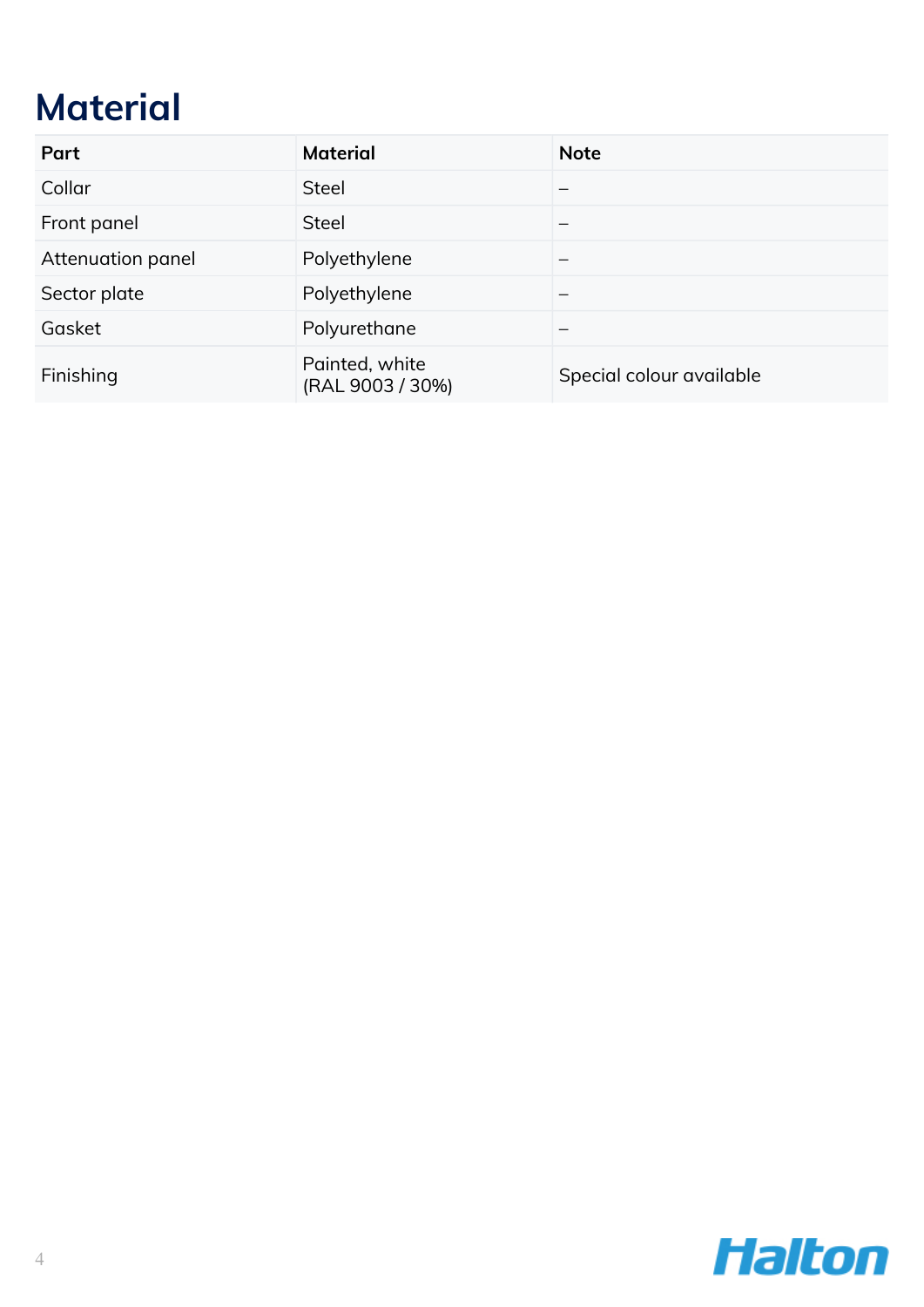# **Accessories**

| <b>Accessory</b>      | Code      | <b>Description</b>                                                                                                    |
|-----------------------|-----------|-----------------------------------------------------------------------------------------------------------------------|
| Protection ring       | <b>CS</b> | For protection of the surfaces from<br>smudging and for directing the air jet<br>in a grid-structured ceiling         |
| <b>Extension part</b> | EP        | Extension part for detaching the<br>valve from the surface/<br>standard height 50 mm                                  |
| Installation frame    | LF        | Installation frame without gasket/<br>height 50 mm                                                                    |
| Installation frame    | GF        | Installation frame with gasket/<br>height 50 mm                                                                       |
| Installation frame    | DF        | Installation frame with duct<br>dimensions can be installed directly to duct<br>parts such as bending or T-branch etc |



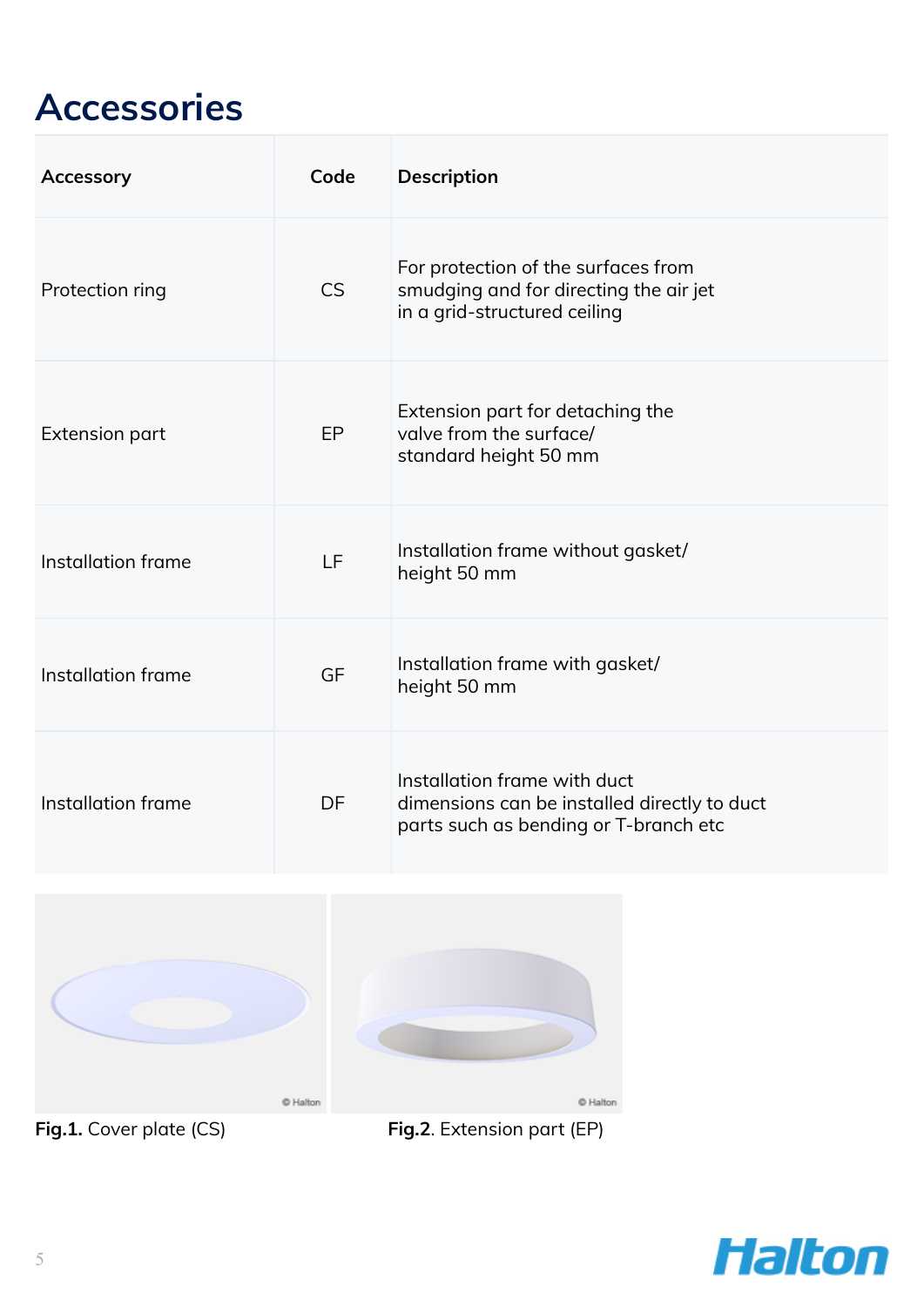







**Fig.5**. Installation frame (DF)

# **Function**



- In supply air application in the desired flow pattern is directed using an internal sector plate.
- Pressure loss and airflow rate are dependent on both the flow pattern adjustment and position of the front panel.
- The valve attenuates duct noise.
- The desired pressure loss and airflow rate can be adjusted in an exhaust air application, by removing the sector plate and adjusting the front panel position.

# **Installation**

The collar of Halton ULA is installed either directly into the end of a duct with fixing springs or alternatively with the aid of a separate installation frame (LF, GF or DF).

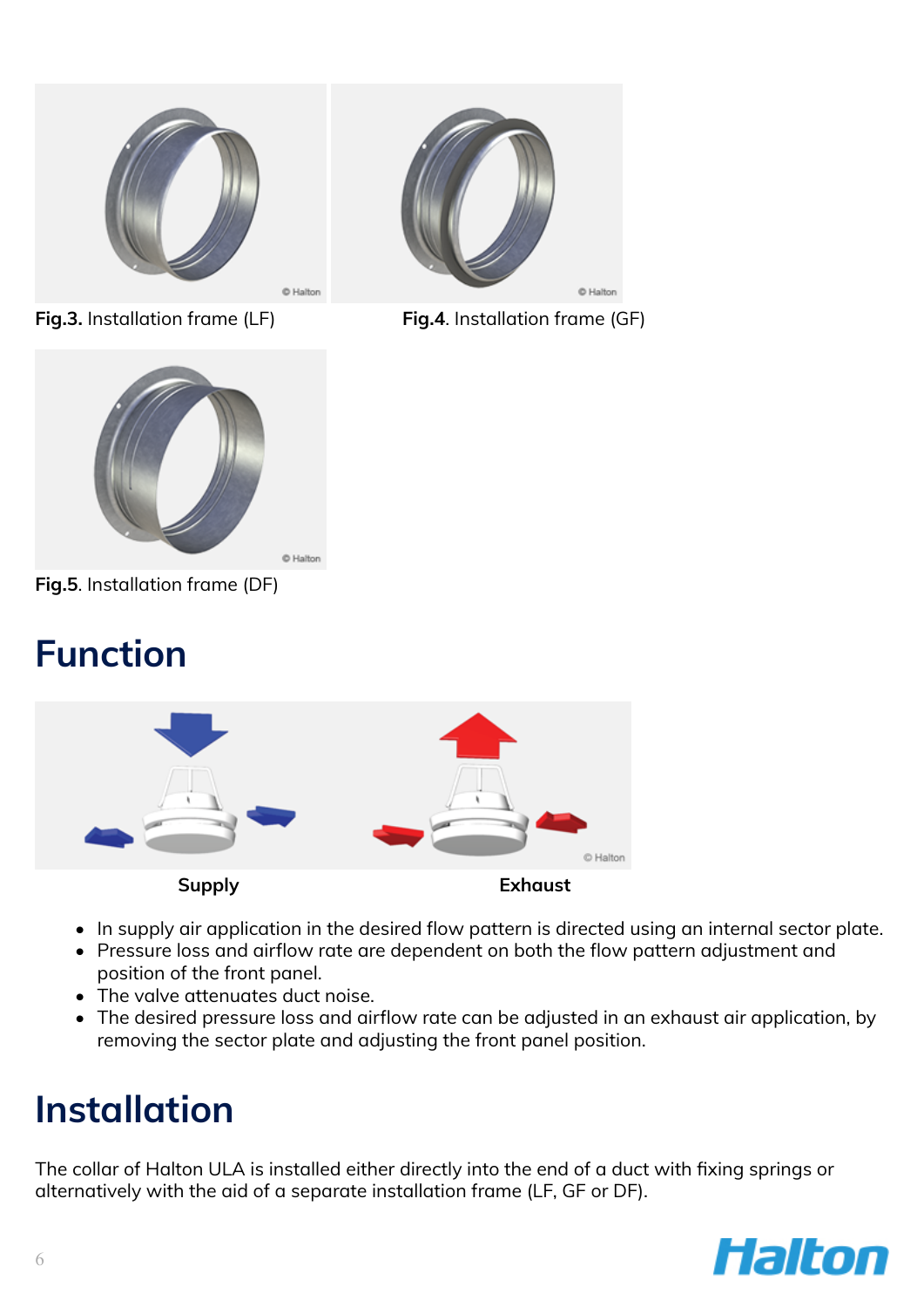The supply air valve can be installed in contact with the ceiling or wall surface, with or without a protection ring (CS), or with an extension part (EP).

## **Protection ring (CS)**

The CS protection ring protects the surface from smudging and can also be used for directing the air jet in an open grid-structured ceiling installation.



ØW<sub>2</sub>

| <b>NS</b> | ØW2 |
|-----------|-----|
| 100       | 290 |
| 125       | 315 |
| 160       | 350 |
| 200       | 400 |

### **Extension part (EP)**

The EP extension part allows the valve to be suspended from the ceiling surface, allowing the supply air jet to be directed clear of a nearby obstacle.

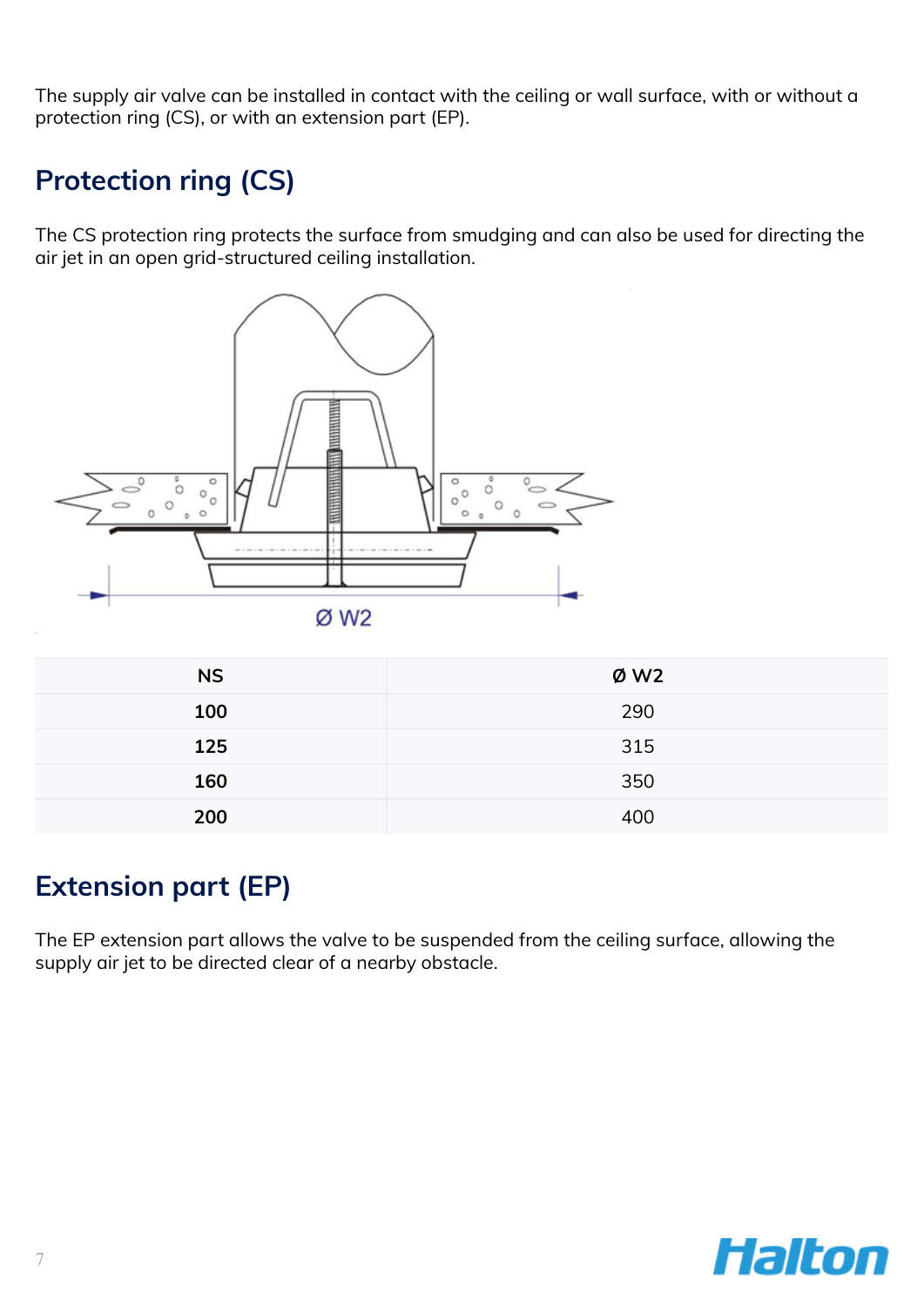

| <b>NS</b> | Ø W4 |
|-----------|------|
| 100       | 150  |
| 125       | 175  |
| 160       | 210  |
| 200       | 260  |

## **Installation hole in hollow core slabs**



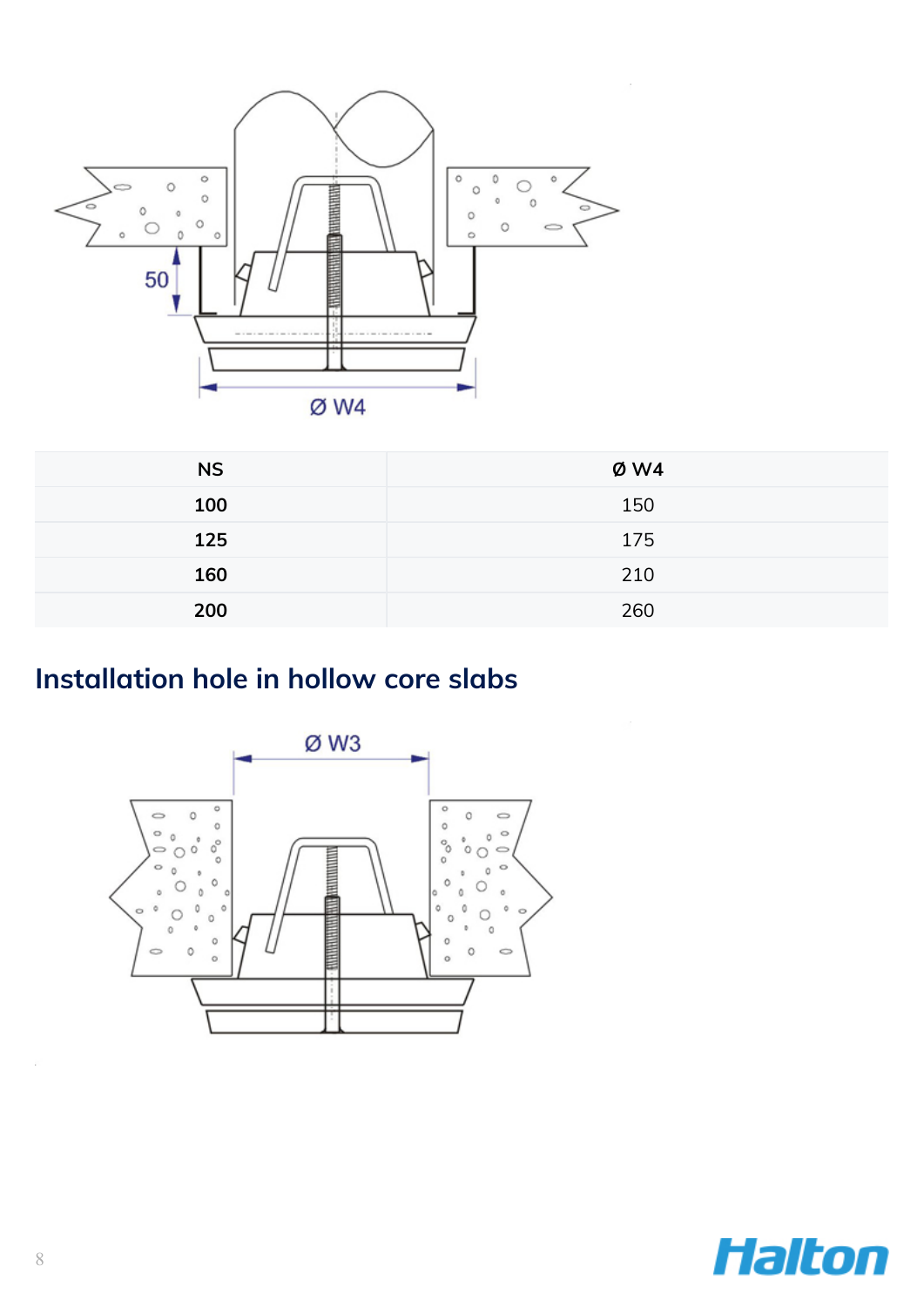| <b>NS</b> | ØW3     |
|-----------|---------|
| 100       | 96-101  |
| 125       | 121-126 |
| 160       | 155-161 |
| 200       | 195-201 |

## **Adjustment**

In the supply application the sector plate is positioned prior to airflow direction. In an exhaust application the sector plate is not used, yet the spring shall be conserved.

The Halton ULA valve is adjusted by rotating the front panel. Measure the opening (A) position (in mm) of the front panel.



Set a probe inside the valve and measure the differential pressure with a manometer. The airflow rate is calculated using the formula below.

After adjustment, lock the front panel with the locking nut.

$$
q_v = k * \sqrt{\Delta p_m}
$$

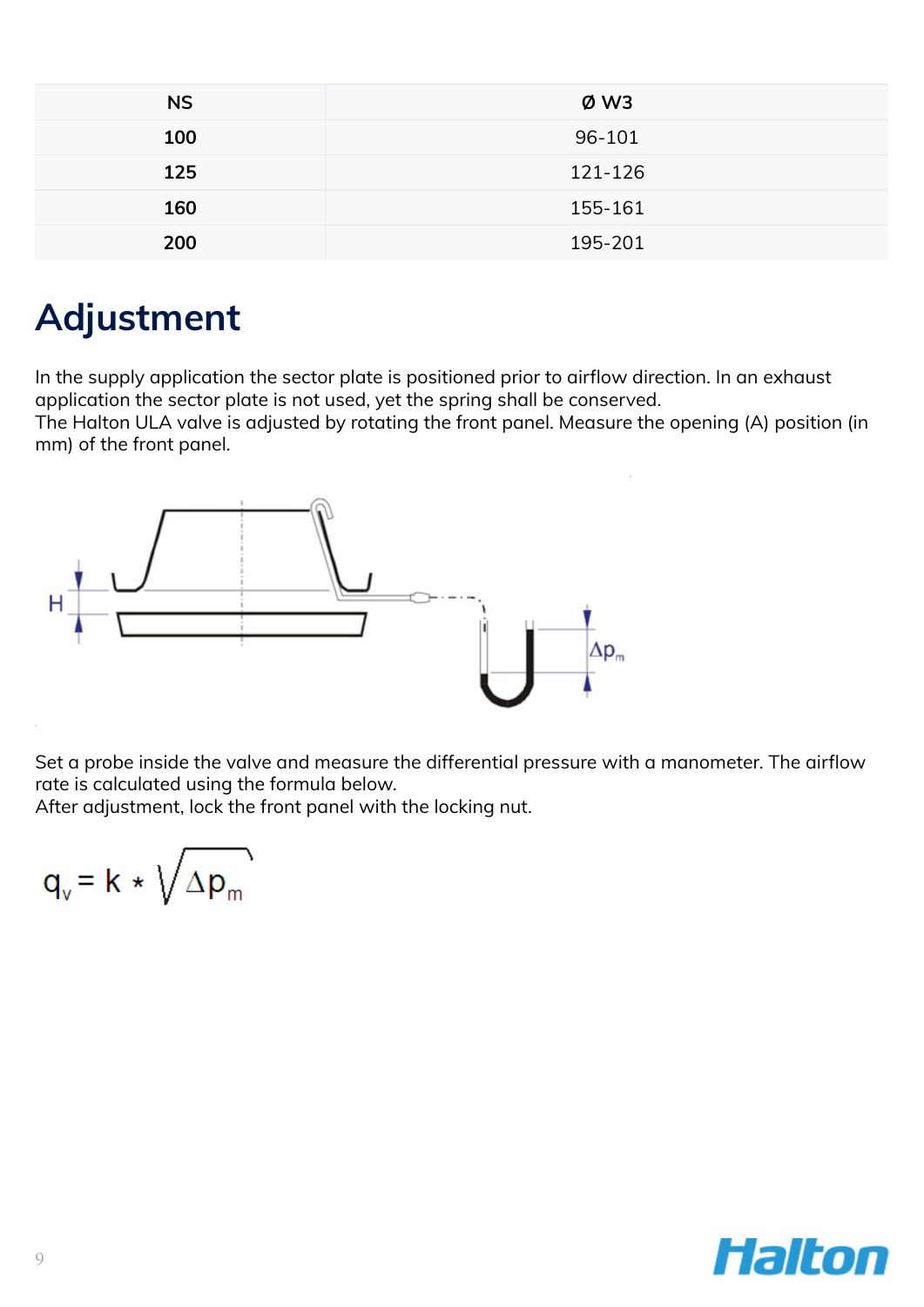# **Servicing**



#### **Code description**

- 1. Front panel
- 2. Sector plate
- 3. Collar

Loosen the valve from duckwork and unscrew the front panel (1) from the collar (3) for cleaning. Remove the sector plate (2) by pulling gently to detach the spring. Clean the components with a damp cloth, instead of immersing in water. Reassemble in reverse order after cleaning.

# **Specification**

The supply and exhaust valve shall have a detachable front panel and collar made of painted steel, with a white (RAL 9003/30%) standard colour.

The collar shall have fixing springs and comprise a sealing gasket to be fixed directly to the duct. The front panel shall have a sound attenuation panel to reduce duct noise.

When used for supply, the desired flow pattern shall be adjusted by rotating the front panel and using the internal sector plate (180° or 360°).